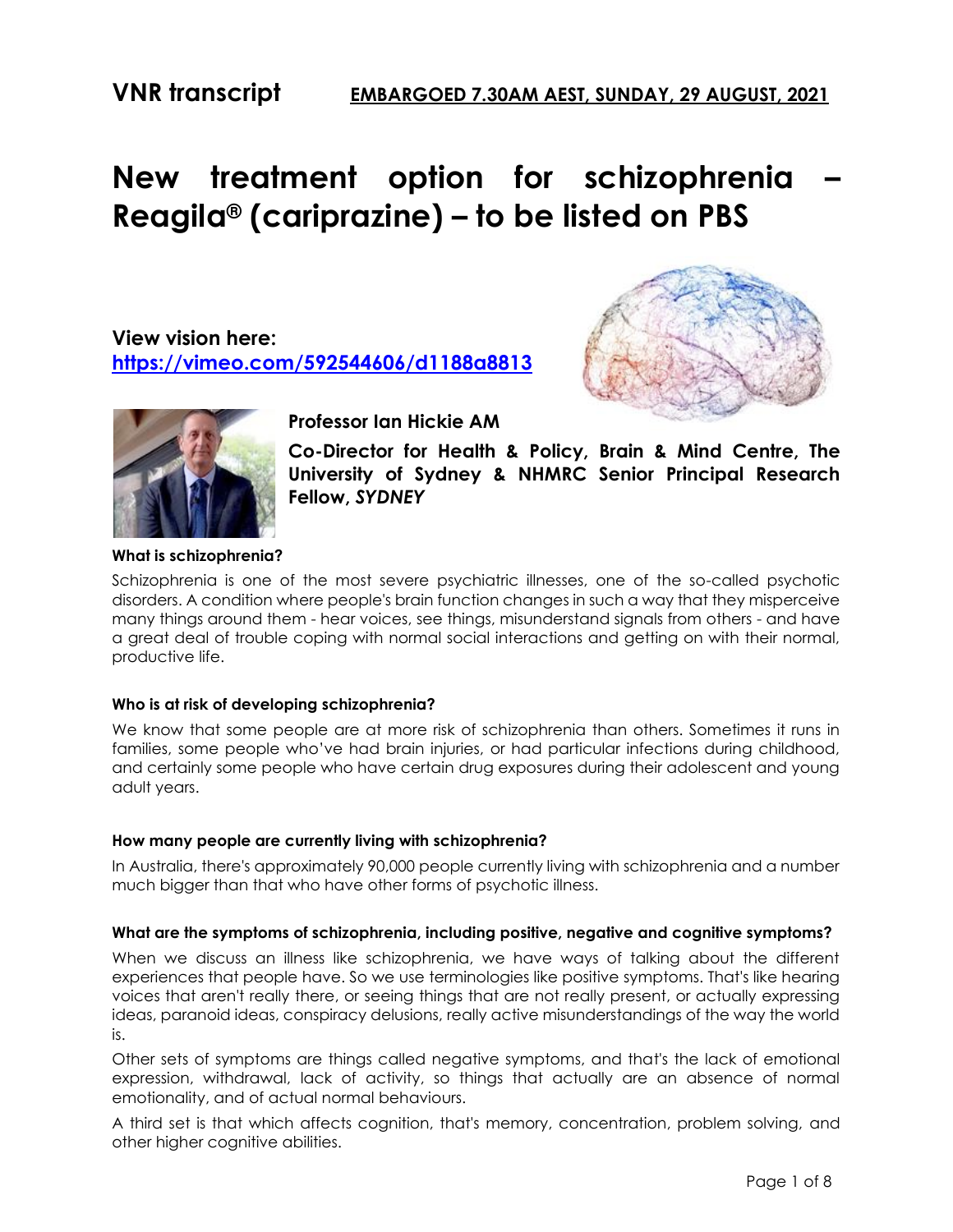So unfortunately, when schizophrenia is severe and persistent, you may well see impairments in all three of those domains – positive symptoms, negative symptoms and cognitive impairment.

#### **How does schizophrenia affect a person's quality of life?**

Schizophrenia has a major impact on a person's quality of life, particularly when it's persistent, it's severe, and not responding to appropriate treatments. And that's because people with severe schizophrenia will find it hard to work. They'll find it hard to finish studies. They'll find it hard to form and maintain intimate relationships. They may well have great difficulty fitting in with their family and other key social groups.

#### **Can you reflect on the physical, and often life-shortening health problems associated with schizophrenia?**

People with schizophrenia on the whole, have about 15 years shorter life than the rest of us, and that's due not entirely to suicide and accidental death, but largely to increased rates of cardiovascular disease and diabetes, metabolic and cardiovascular complications resulting in premature death.

#### **Why has schizophrenia historically been so stigmatised?**

Historically, schizophrenia has been highly stigmatised. Now, in more recent times when treatments have become available, and when effective treatment is provided, then the degree of stigma goes down, because people can resume their normal lives, have jobs, recover from the illness, form intimate relationships.

#### **What are some ways to reduce the stigma surrounding schizophrenia?**

So a really important aspect of reducing stigma is the provision of effective treatments early in the course of illness, and to prevent the social isolation and social dislocation, which really drives stigma.

#### **What is involved in the treatment of schizophrenia?**

The treatment of schizophrenia consists not only of medicines, but of a whole lot of other social and psychological interventions, a combination of factors that help people to lead productive lives. One aspect is effective medicines. That needs to be combined with psychological interventions to help people live with the particular consequences of the illness, and social interventions, help people get work, hold jobs, have homes, maintain relationships.

The other really important factor is to provide the most effective treatment for that particular person with the least possible side-effects, early in the course of illness. Not to delay treatment, but to provide effective treatment as early as possible so that the impacts are markedly reduced.

#### **Why is the development of new, effective and a broader range of treatments important for those living with schizophrenia?**

Schizophrenia has been a long stigmatised and often ignored illness. The development of new and effective treatments, and a broader range of treatments, is really important. That's the way forward, so that people with schizophrenia can live more productive lives in the future.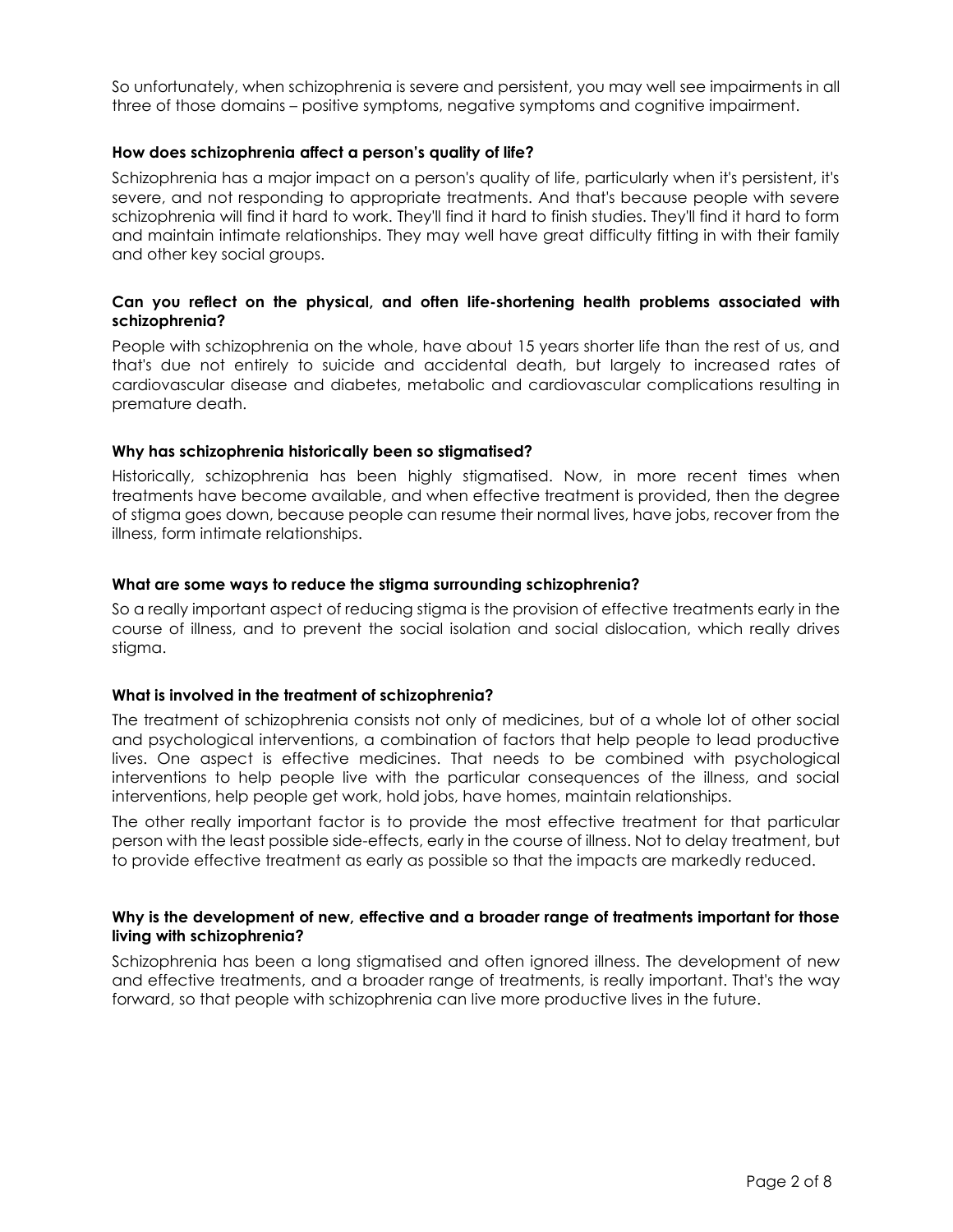#### **Why is it important to ensure Australian adults living with schizophrenia have timely and affordable access to a range of treatment options?**

What we've learned in Australia, and Australia's been a world leader in this area, is that early intervention for psychotic disorders like schizophrenia leads to the best possible outcomes. That early intervention needs to be the right combination of treatments, access to the best possible medicines, and that those medicines be affordable, and they be available. And in combination with that, access to the right kind of psychological and social support so that people could lead productive lives.

#### **Why is the PBS listing of another treatment option for adults with schizophrenia important?**

The PBS listing of another option for treatment of schizophrenia for the medical treatment is important in Australia. People with schizophrenia are not all the same. Different treatments will have different benefits and different side-effects.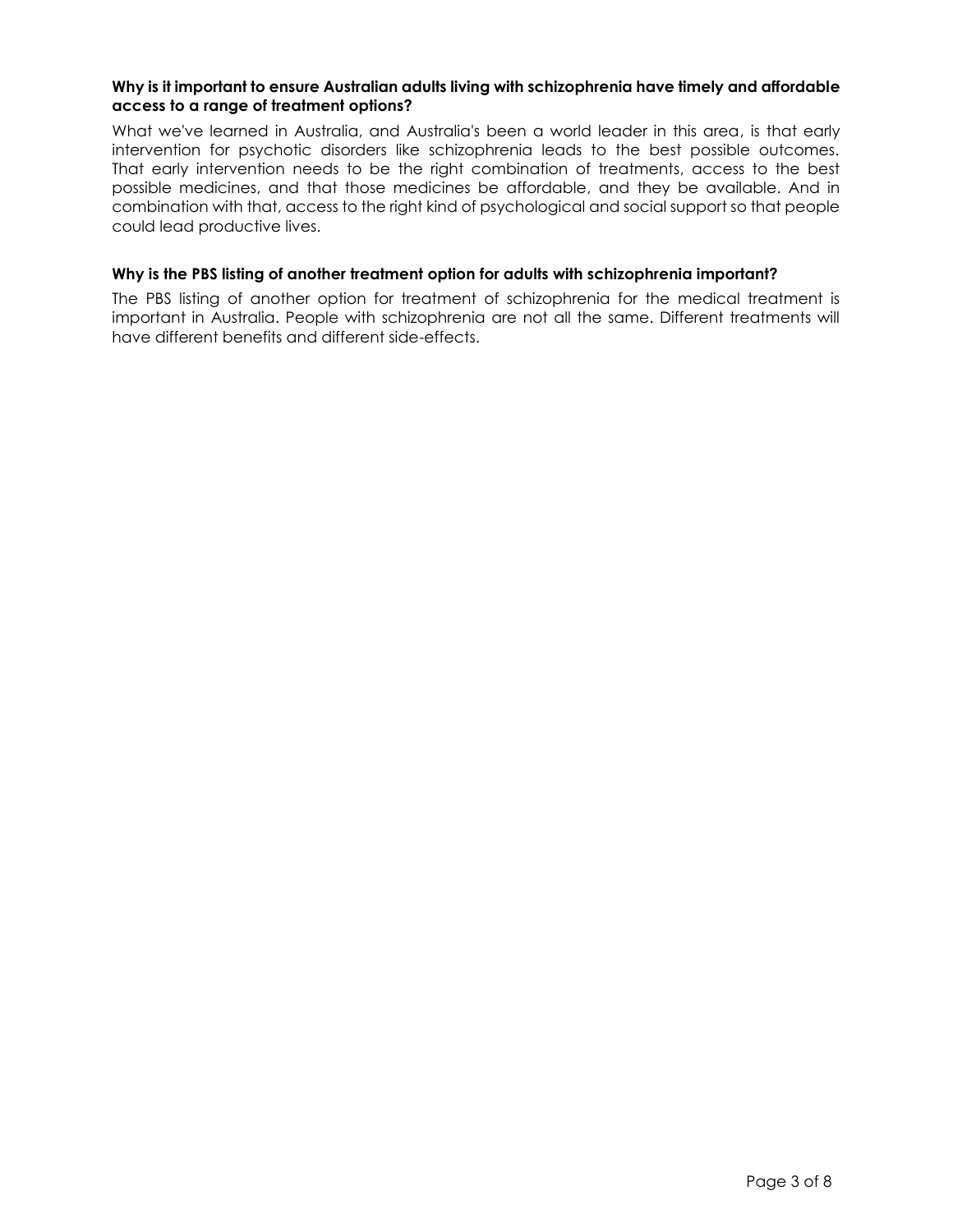

# **Professor Suresh Sundram**

**Head, Department of Psychiatry, School of Clinical Sciences, Monash University & Director of Research, Mental Health Program, Monash Health,** *MELBOURNE*

#### **What is schizophrenia?**

Schizophrenia is a brain disorder, which affects people, such that it causes problems with their emotions, their thinking. They might also experience other symptoms, which might interfere with their day-to-day functioning. These other symptoms can sometimes be quite distressing and disturbing. Symptoms such as hallucinations and delusions.

#### **What is the age of onset for schizophrenia?**

Schizophrenia is a disorder which begins in late adolescence or early adulthood usually. It's a disorder which, because it affects the brain, affects a whole range of brain functions, which people require for their normal day-to-day functioning and for their normal work, education, social activities. It's also a disorder which is lifelong.

#### **Does schizophrenia affect women and men equally?**

It affects men and women equally, but tends to have a different age of onset in the two sexes. So it tends to occur a bit earlier in men and a bit later in women.

#### **What causes schizophrenia?**

Schizophrenia is a brain disorder for which we don't know what the cause is. It's a disease which runs in some families. And it's also associated with other, uh, factors such as, for example, cannabis and other drugs of abuse.

#### **How does schizophrenia affect a person's ability to live and function in the community?**

The problem with schizophrenia is that it affects people's emotions. It affects their ability to think, and it affects their ability to be able to do a lot of the normal activities of daily living. Many people with schizophrenia struggle to find full-time employment. Many people with schizophrenia struggle to find a life partner or to have a sustained relationship. And many people with schizophrenia are in precarious or tentative housing or other financial situations, which impact upon their ability to engage with the community in which they live.

#### **What is the average life expectancy of someone living with schizophrenia?**

People with schizophrenia on average die between 12 to 15 years younger than their, than an equivalent person who doesn't have the disease. Some of these deaths are due to suicide, but in fact, the majority of these deaths are due to cardiovascular-related diseases.

#### **How many people are currently living with schizophrenia?**

The number of people with schizophrenia in the Australian community is probably in the order of about 90,000 people.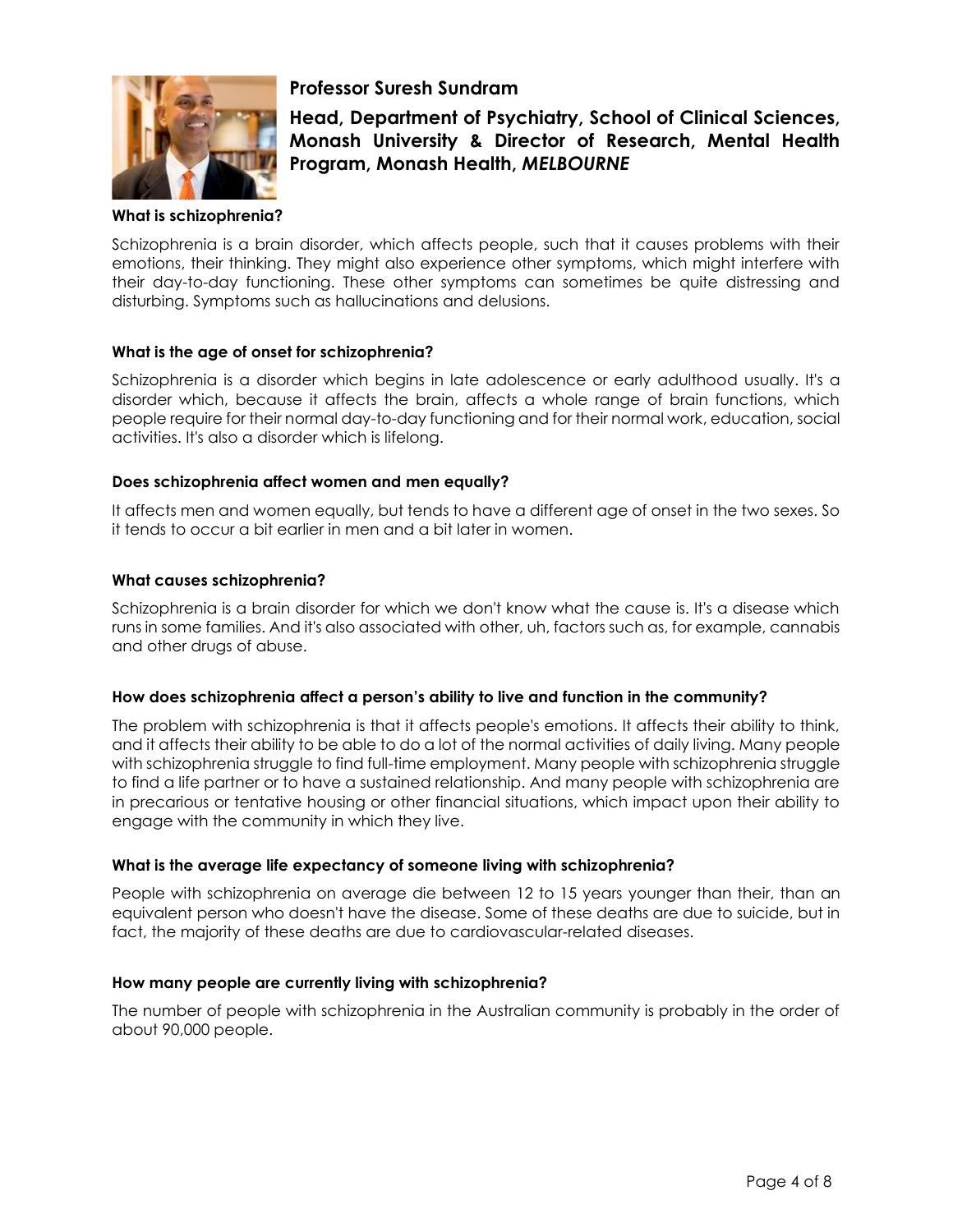## **What is the cost to the community of schizophrenia?**

It's been estimated to cost in the order of about \$6 billion per year. Uh, that involves both the direct health costs, but also the lost productivity costs. That is because people are unable to work, they are unable to generate income and revenue, they are unable to pay taxes. Uh, and in addition to all of that, of course, is the great cost of the carer burden. So, people who have to care for people with schizophrenia are themselves then, not able to engage as productively as they would otherwise.

#### **What are the symptoms of schizophrenia, including positive, negative and cognitive symptoms?**

Schizophrenia is a very difficult disorder to manage well and the reason for that is because we have all these different symptom domains. We have symptom domains, such as the positive symptoms of hallucinations and delusions. We have negative symptoms, such as the loss of emotion, the lack of speech, the inability to be motivated or- or to be able to get up and go. And we have the cognitive symptoms, such as the poor attention, the poor concentration, the impaired memory, the lack of flexibility in thinking.

All of these symptom dimensions impact upon a person's ability to live and function as they would like to, and therefore the management of schizophrenia involves targeted interventions for all of those symptom domains.

#### **Why is there a stigma surrounding schizophrenia, and how does this stigma affect those living with the mental illness?**

Schizophrenia has been reported, found in Australia to be the most stigmatised mental illness, and the reasons for it are relatively self-evident; because it's a disease which affects a person's ability to be able to relate to others.

People with schizophrenia, especially if they disclose their diagnosis, can be heavily stigmatised, and are heavily stigmatised within the community.

This has obvious implications for people's ability to find work for example, if they disclose that they have a diagnosis of schizophrenia, and similarly for them to be able to engage in relationships with other people who might well be frightened or fearful, because the person that they're talking to has disclosed to them that they've got a diagnosis of schizophrenia.

#### **Why is it important to ensure Australian adults living with schizophrenia have timely and affordable access to a range of treatment options?**

To be able to try and improve the day-to-day life of people with schizophrenia, we need to be able to intervene early. In other words, we need to ensure that they don't live with the sort of disabling symptoms that we know schizophrenia produces, and that we try and alleviate their suffering as soon as possible. In addition to that, we need to be able to maximise their functioning. We need to be able to give them treatments, which will optimise their ability to engage with the community and to engage with the sorts of activities that they find pleasurable and fulfilling. What this means is, we need a range of treatments, which are easily accessible to all Australians, because we also know that people with schizophrenia tend to be economically disadvantaged.

#### **Why is the PBS listing of another treatment option for schizophrenia important?**

It's essential for Australians living with schizophrenia to have timely access to all available treatments.

The PBS listing of another treatment option for schizophrenia is essential so that doctors and patients have the widest possible variety of agents to choose from, because we know that there are no perfect treatments for schizophrenia, and we need the availability of a wide choice of options to find the best one for any individual patient.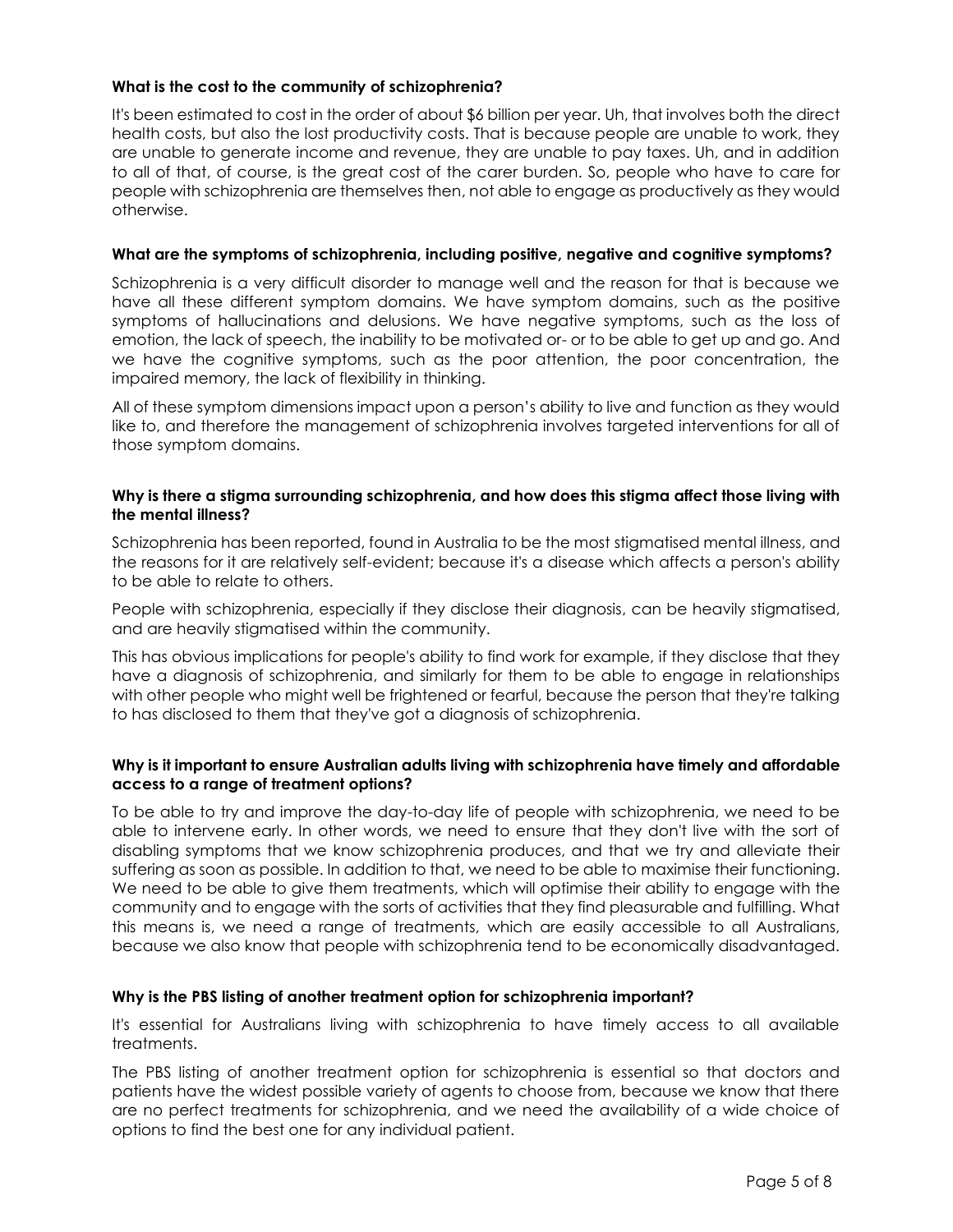#### **What is your message to the community regarding schizophrenia?**

It's about time that we took schizophrenia out of the closet and recognised that it's a disease that many, many Australians are living with, and that we need to provide them with the same compassion and understanding that we do to most other illnesses and diseases.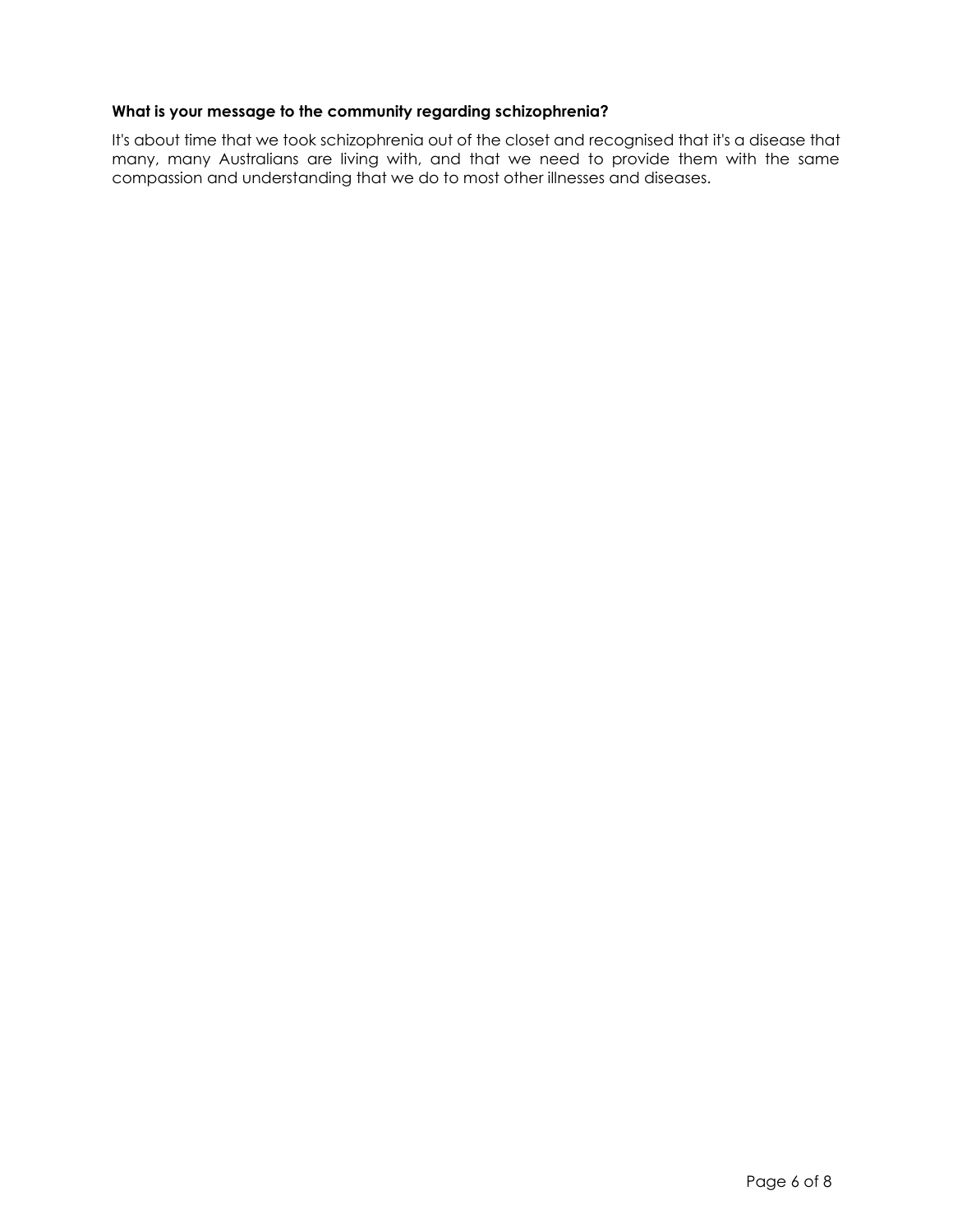# **Richard, 40**



# **Mental health advocate & policy advisor living with schizophrenia,** *SYDNEY*

#### **How old were you when you were diagnosed with schizophrenia?**

I was having a very good time at university, I was very active, I was very outgoing. And then the illness came along. And I think a combination of the impact of the illness, and the impact of diagnosis, and the impact of being in the clinic really changed me. I became much more introverted and much more careful, um, and my external hobbies retracted to some extent.

#### **What symptoms were you experiencing and what made you seek medical help?**

I had symptoms of irrational thoughts. I thought at one stage that one of my friends was the devil. Um, I felt like there were messages coming out of me from films and from television, like flashes. I would see people with violence having been done to them. And I had an overwhelming feeling like my mind was a little island of sanity in a sea of irrationality. And I had to fight to keep myself sane.

#### **Can you reflect on your diagnosis with schizophrenia?**

My diagnosis was by my GP, whom I still see now. And that was after a very long meeting where I described my symptoms to her. And then the next day, I went in with mum and dad and she said, "You've got schizophrenia. When I heard that, it felt like I was falling into a deep pit of darkness.

#### **What is it like to live with schizophrenia?**

It can involve fears that there are evil forces at play, that people are not what they seem to be, that people are playing tricks on you, or lying to you. So, the experience of schizophrenia is an isolating and a frightening one for many people.

#### **Can you explain the stigma associated with schizophrenia?**

Schizophrenia is a very stigmatised illness. It involves very often the belief that someone is irrational or violent or psychotic. When someone has been medicated, they can be thought of as zombies because their medication makes them slow down.

I've had very few stigmatised experiences and I always say, I dare the world to stigmatise me. But in those times when stigma has become an issue, it has been very hurtful.

#### **How has living with schizophrenia affected your life?**

I haven't been able to get full-time work. I can only work part-time. As a result of that, I don't have a big income, so I don't have enough to pay rent on an apartment. So I'm still living with mum and dad. And it's a bit sad when you're a 40-year-old living with your parents, but that's unavoidable.

#### **What support system do you have in place to help you manage your schizophrenia?**

I have a support system. I have my GP who I see regularly. I have a psychiatrist who I see once a month. And I see a homeopath, um, not for the medication so much, but more for the emotional support and the life support. And of course, I have my family, my parents and my brother.